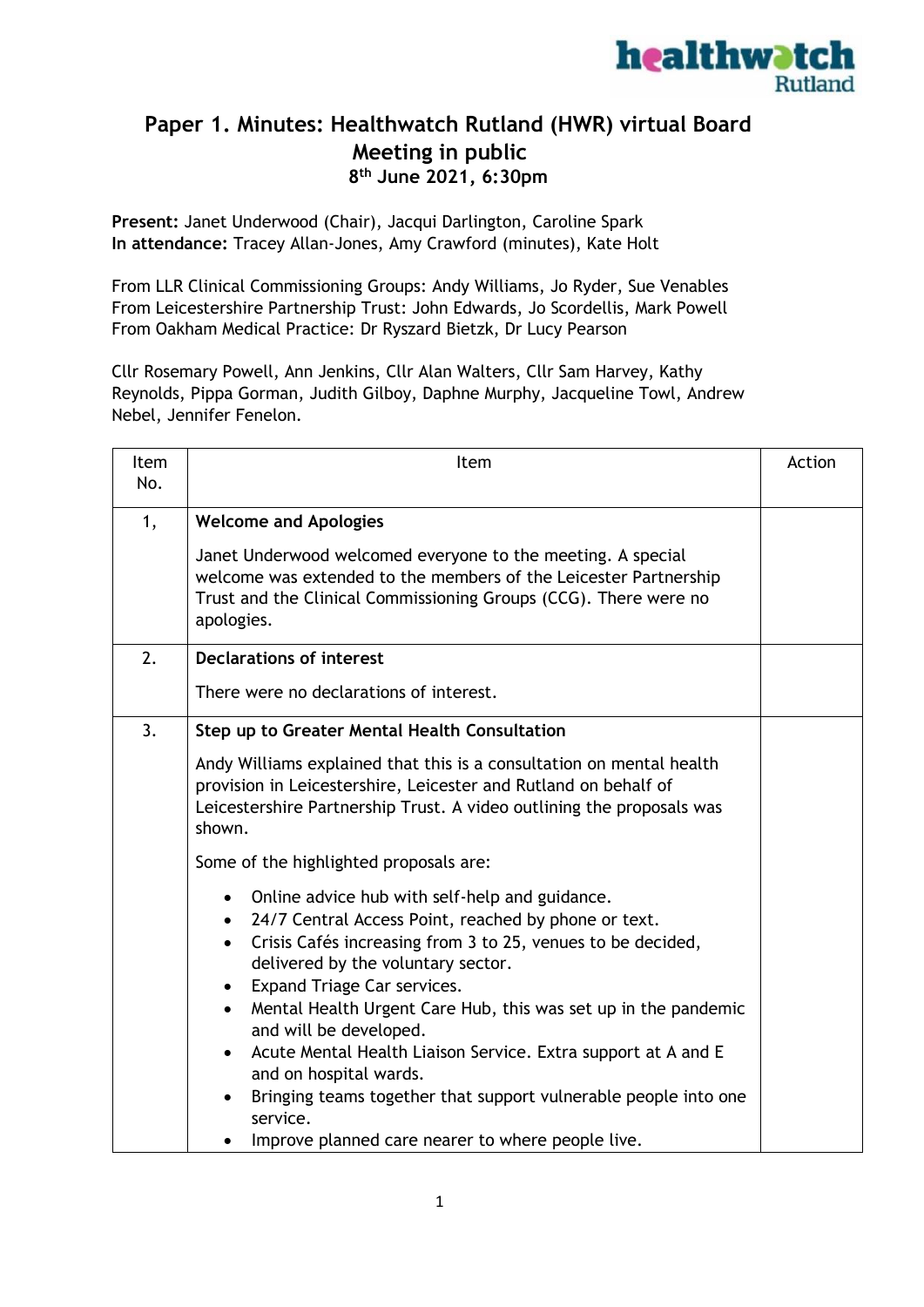

| Bring teams together into 8 new treatment and recovery teams<br>that will work in local areas to support adults, working alongside<br>further 8 teams working with mental health needs of older<br>people. This includes peri-natal and post-natal support and<br>those with personality disorders, psychosis and memory<br>problems. |  |
|---------------------------------------------------------------------------------------------------------------------------------------------------------------------------------------------------------------------------------------------------------------------------------------------------------------------------------------|--|
| Mark Powell wanted to encourage as many people as possible to<br>contribute to the consultation over the next few months.                                                                                                                                                                                                             |  |
| Janet Underwood asked a question that had been submitted from a<br>member of the public: 'Could you define the difference between<br>mental health and mental illness, please'.                                                                                                                                                       |  |
| Jo Scordellis, explained that mental health is a continuum. It becomes<br>a mental illness in relation to the amount of distress we feel and how<br>much it impacts our life.                                                                                                                                                         |  |
| Jacqui Darlington commented that, that doesn't seem to answer the<br>question about what is the difference between mental health and<br>mental illness.                                                                                                                                                                               |  |
| Jo Scordellis responded that there are different diagnostic criteria but<br>if people feel distress because of their psychological state, so they<br>can't live the life they want to, that would be mental illness.                                                                                                                  |  |
| Andy Williams commented that in the past the service was aimed at<br>severe and enduring mental illness and recently we have started<br>thinking much more broadly about wellbeing; mental and physical<br>health are increasingly seen as much more integrated.                                                                      |  |
| Cllr Alan Walters asked whether the consultation information would be<br>shared using other methods in addition to digitally.                                                                                                                                                                                                         |  |
| Sue Venables said the intention was to supplement digital means with<br>more face-to-face involvement, the distribution of hardcopies, direct<br>marketing and community magazines.                                                                                                                                                   |  |
| Alan Walters welcomed the Urgent Care Hub in Leicester but asked how<br>would people in Rutland be helped.                                                                                                                                                                                                                            |  |
| John Edwards stated there is difficulty in replicating the hub in multiple<br>places. The hub is at the Bradgate Unit at the Glenfield Site with good<br>transport links. There will be Community Crisis Teams working locally<br>and Crisis Cafes in Rutland.                                                                        |  |
| Alan Walters asked where the 8 treatment recovery teams and 8<br>treatment teams for older people will be located and what help would<br>be available in Rutland.                                                                                                                                                                     |  |
| John Edwards said there will be an attempt to align the 8 teams to<br>physical health teams, bringing together mental and physical together.<br>Rutland would be served through the Rutland and Melton team which<br>would operate in the neighbourhood area of Rutland.                                                              |  |
|                                                                                                                                                                                                                                                                                                                                       |  |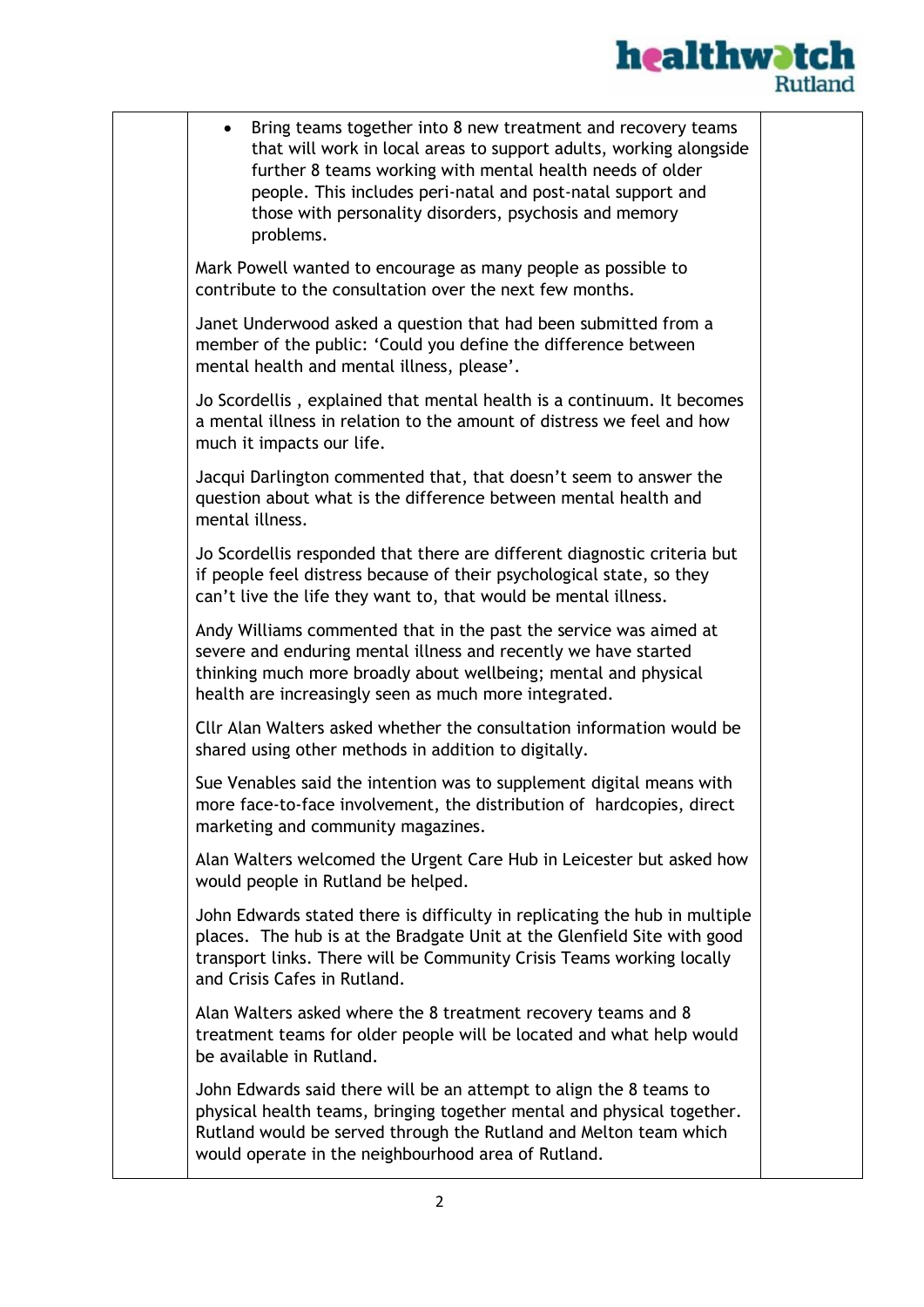

|    | Judith Gilboy noted low numbers of mental health staff and increased<br>mental health awareness, asked what services are available and how<br>successfully these will be staffed.                                                                                                                                                              |  |
|----|------------------------------------------------------------------------------------------------------------------------------------------------------------------------------------------------------------------------------------------------------------------------------------------------------------------------------------------------|--|
|    | Mark Powell acknowledged workforce challenges. LPT is working with<br>local and regional educational establishments to encourage people to<br>work in LPT. This involves building successful relationships and offering<br>different training packages. This will take a while. LPT will also work<br>with the community and voluntary sector. |  |
|    | John Edwards added that there is increased investment in mental<br>health. Bringing teams together will mean better ways of working.<br>People will also be encouraged to see what they can do for themselves.<br>Different tools and web products will be offered.                                                                            |  |
|    | Kay Jacques suggested that such web products are an issue for a lot of<br>people.                                                                                                                                                                                                                                                              |  |
|    | John Edwards said there will be a telephone service and strengthened<br>local services to overcome this.                                                                                                                                                                                                                                       |  |
|    | Kay Jacques suggested that multidisciplinary team working might mean<br>the most appropriate person would not be allocated to patients.                                                                                                                                                                                                        |  |
|    | John Edwards said LPT would try to match each patient with the most<br>appropriately skilled member of staff.                                                                                                                                                                                                                                  |  |
|    | Jo Scordellis said that learning from each team member promotes more<br>skilful interventions. Communication is key to service users.                                                                                                                                                                                                          |  |
| 4. | Working together to improve access to Oakham Medical Practice<br>(OMP)                                                                                                                                                                                                                                                                         |  |
|    | OMP have met with the Patient Participation Group and HWR to discuss<br>the problems accessing appointments reported by patients and their<br>plans for improvement.                                                                                                                                                                           |  |
|    | Dr Bietzk stated that, in relation to the last agenda item, OMP will be<br>shortly holding Mental Health Practitioner interviews to provide an<br>additional resource at the practice.                                                                                                                                                         |  |
|    | Dr Bietzk and Dr Pearson showed a presentation (attached) highlights of<br>which included:                                                                                                                                                                                                                                                     |  |
|    | The population continues to grow, the practice now has 16,000<br>$\bullet$<br>patients and the Rutland population is older than the national<br>average.                                                                                                                                                                                       |  |
|    | 4 GPs have left, 3 more have been recruited. There is a shortage<br>$\bullet$<br>of GPs nationally.                                                                                                                                                                                                                                            |  |
|    | The pandemic has had a significant effect on the practice with<br>$\bullet$                                                                                                                                                                                                                                                                    |  |
|    | GPs covering the COVID-19 vaccination centre, the hot COVID                                                                                                                                                                                                                                                                                    |  |
|    | hub and the Minor Injury Unit, taking them away from the<br>surgery. In addition, some staff have needed to take sick leave                                                                                                                                                                                                                    |  |
|    | which has added strain on the Practice.                                                                                                                                                                                                                                                                                                        |  |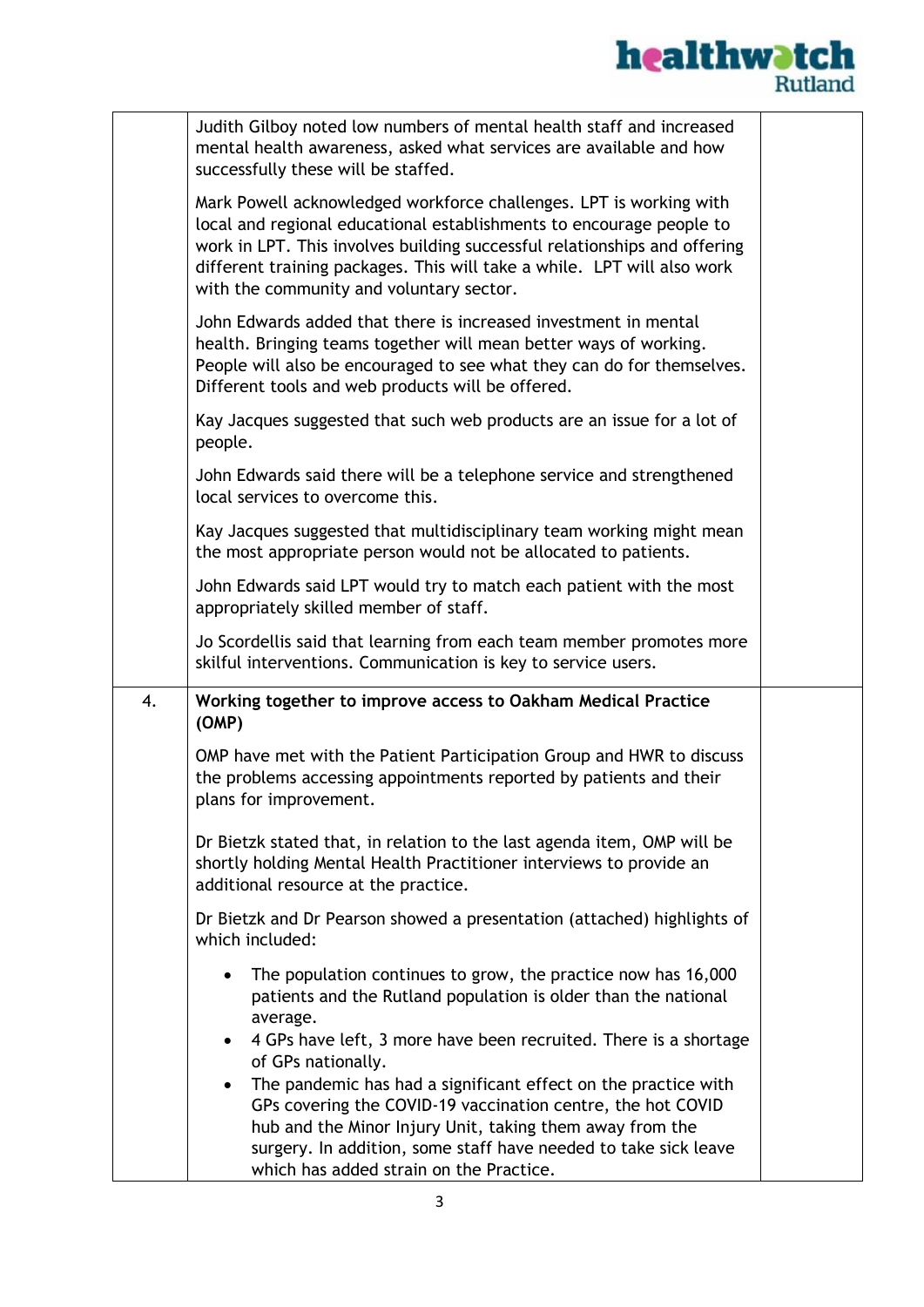

| The CCG have assessed the Practice and raised no concerns. The<br>$\bullet$<br>cancer pathway has been reviewed and there was no evidence of<br>cases being missed. Prevalence of disease is higher than national<br>rates, demonstrating that illnesses has been identified.<br>There are issues with access, but the service is meeting clinical<br>targets well and patient feedback about the quality of care is<br>positive.<br>Ways need to be found to encourage patients to take up<br>appointments with the wide range of clinical practitioners<br>available rather than just wanting an appointment with a GP.<br>It is difficult to keep front-line staff who feel under pressure and<br>$\bullet$<br>from high levels of demand, and in some cases, abusive<br>language. They are doing their best under difficult |  |
|---------------------------------------------------------------------------------------------------------------------------------------------------------------------------------------------------------------------------------------------------------------------------------------------------------------------------------------------------------------------------------------------------------------------------------------------------------------------------------------------------------------------------------------------------------------------------------------------------------------------------------------------------------------------------------------------------------------------------------------------------------------------------------------------------------------------------------|--|
| circumstances. Training has been stepped up to help front-line<br>staff navigate patients to the best practitioner to meet their<br>need.                                                                                                                                                                                                                                                                                                                                                                                                                                                                                                                                                                                                                                                                                       |  |
| Specific ratios of face-to-face and online appointments are in<br>$\bullet$<br>place to offer choice.<br>OMP is working to improve communication and has set up a<br>twitter account. A new website with clearer information is due<br>to be launched on 21/6/21.                                                                                                                                                                                                                                                                                                                                                                                                                                                                                                                                                               |  |
| Janet Underwood thanked Doctors Bietzk and Pearson for their open<br>and honest presentation.                                                                                                                                                                                                                                                                                                                                                                                                                                                                                                                                                                                                                                                                                                                                   |  |
| Cllr Alan Walters noted that from 2018 data, OMP was the lowest rated<br>medical practice in Rutland so is in a difficult place. He thanked the<br>practice for its efforts but asked how they plan to communicate to<br>patients to improve the satisfaction score?                                                                                                                                                                                                                                                                                                                                                                                                                                                                                                                                                            |  |
| Dr Lucy Pearson said she knows that staff need to be more aware of<br>patients' feelings. A high demand on the practice means reducing the<br>reliance on telephones. Reception staff need more care-navigation<br>training. The practice can't always satisfy patients' needs but can give<br>them what they need. OMP will work on in-house training and<br>communications with patients.                                                                                                                                                                                                                                                                                                                                                                                                                                     |  |
| Alan Walters asked whether Rutland people attend their GP practices<br>more and, if so, does this reinforce a need for a local plan for health<br>and care in Rutland?                                                                                                                                                                                                                                                                                                                                                                                                                                                                                                                                                                                                                                                          |  |
| Andy Williams said health and care partners are committed to working<br>on a Rutland place-based health and care plan.                                                                                                                                                                                                                                                                                                                                                                                                                                                                                                                                                                                                                                                                                                          |  |
| Cllr Rosemary Powell asked how access to appointments will be<br>improved.                                                                                                                                                                                                                                                                                                                                                                                                                                                                                                                                                                                                                                                                                                                                                      |  |
| Dr Lucy Pearson re-iterated the pressures on the practice. Measures for<br>improvement include care-navigating to the most appropriate team<br>professional, recruitment of 3 doctors and a mental health practitioner.                                                                                                                                                                                                                                                                                                                                                                                                                                                                                                                                                                                                         |  |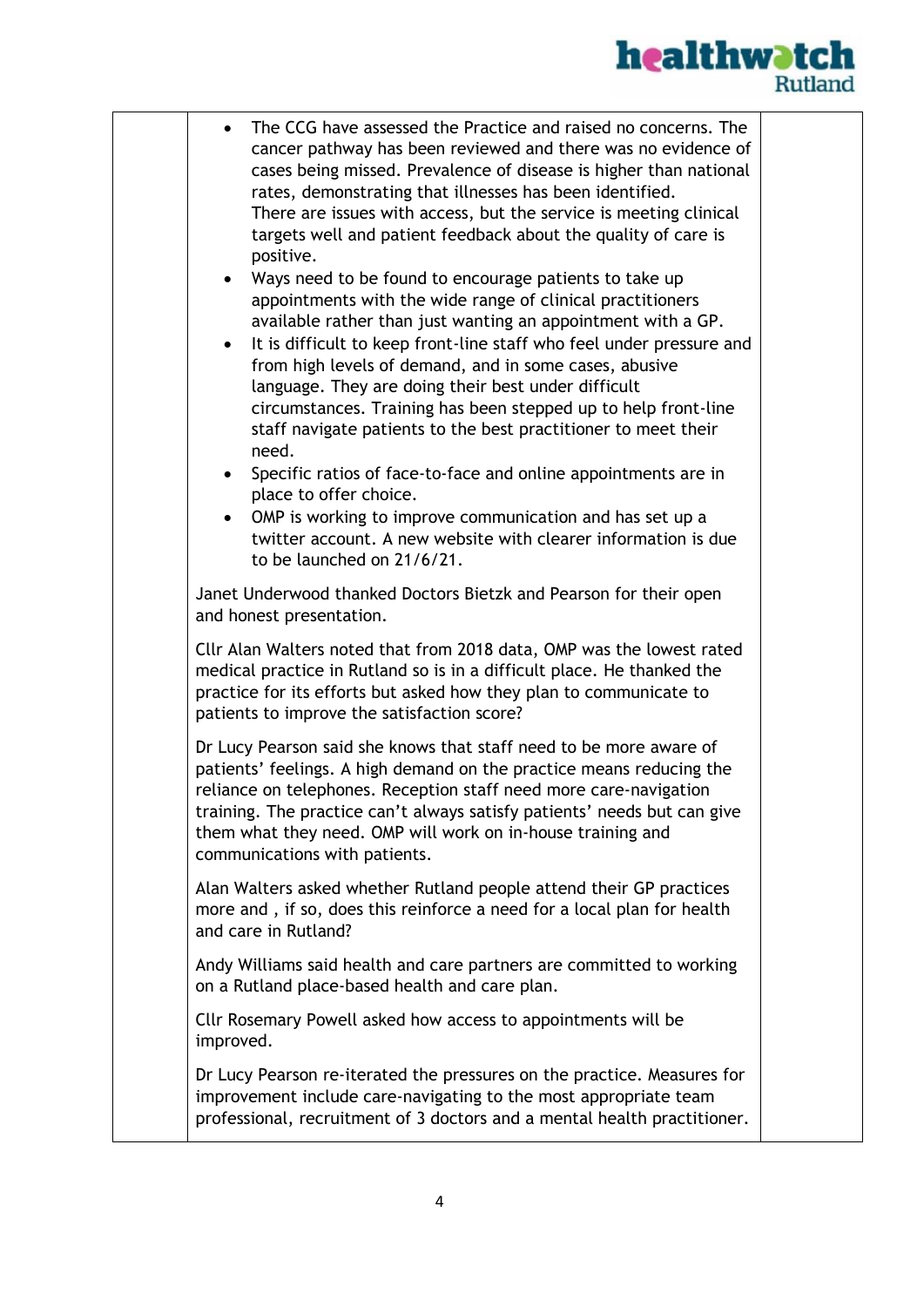

|    | JU stated her thanks to Oakham Medical Practice and stated that HWR<br>are here to help them.                                                                                                                                                                                                                                                                                                                                                                                                                                                                                                                                        |    |
|----|--------------------------------------------------------------------------------------------------------------------------------------------------------------------------------------------------------------------------------------------------------------------------------------------------------------------------------------------------------------------------------------------------------------------------------------------------------------------------------------------------------------------------------------------------------------------------------------------------------------------------------------|----|
| 5. | Proposal by the Chair that Mrs Kay Jacques re-join the HWR Advisory<br><b>Board</b>                                                                                                                                                                                                                                                                                                                                                                                                                                                                                                                                                  |    |
|    | Seconded by Jacqui Darlington                                                                                                                                                                                                                                                                                                                                                                                                                                                                                                                                                                                                        |    |
|    | KJ was re-elected.                                                                                                                                                                                                                                                                                                                                                                                                                                                                                                                                                                                                                   |    |
| 6. | Minutes of Board Meeting March 2021 (paper 1)                                                                                                                                                                                                                                                                                                                                                                                                                                                                                                                                                                                        |    |
|    | Jacqui Darlington and Janet Underwood confirmed that they were a<br>true and accurate record.                                                                                                                                                                                                                                                                                                                                                                                                                                                                                                                                        |    |
| 7. | <b>Matters Arising</b>                                                                                                                                                                                                                                                                                                                                                                                                                                                                                                                                                                                                               |    |
|    | Action rolled over from December meeting - JU to highlight reports of<br>problems accessing appointments at Oakham Medical Practice with<br>Primary Care Commissioning Committee. Resulting meeting with lan<br>Potter had not taken place. Janet informed that she had raised the issue<br>at the regular CCG/local Healthwatch review meeting with Andy<br>Williams instead. Action closed.                                                                                                                                                                                                                                        |    |
|    | Action rolled over from March meeting - Jean Denyer had expressed<br>interest in receiving a copy of the Inequalities Framework, once the task<br>and finish group had completed its work. Action JU.                                                                                                                                                                                                                                                                                                                                                                                                                                | JU |
| 8  | <b>Updates</b>                                                                                                                                                                                                                                                                                                                                                                                                                                                                                                                                                                                                                       |    |
|    | JU gave an update on the Leicester Hospitals Acute and Maternity<br>consultation.                                                                                                                                                                                                                                                                                                                                                                                                                                                                                                                                                    |    |
|    | A document of Findings has been put into the public domain and the<br>Decision-Making Business Case was published that day. JU had asked the<br>CCG why the public had not been given an earlier opportunity to review<br>the documents before the Clinical Commissioning Groups' governing<br>body meeting in public that day where the DMBC had been approved.                                                                                                                                                                                                                                                                     |    |
|    | The CCG governing body approved unanimously many proposals: moving<br>from three hospitals to two hospitals; a treatment centre at Glenfield<br>Hospital; a primary care hub at Leicester General Hospital (LGH); the<br>use of new technologies for consultations but with the proviso that<br>face-to-face appointments should be available; the closure of Leicester<br>General haemodialysis unit and a new facility at Glenfield;<br>hydrotherapy in community facilities; LRI maternity hospital; relocation<br>of St. Marys midwife led unit to LGH for a trial period of 3 years rather<br>1; and a new children's hospital. |    |
|    | JU stated that at the end of the meeting there was a commitment made<br>by the Governing Body for ongoing public engagement and<br>communication.                                                                                                                                                                                                                                                                                                                                                                                                                                                                                    |    |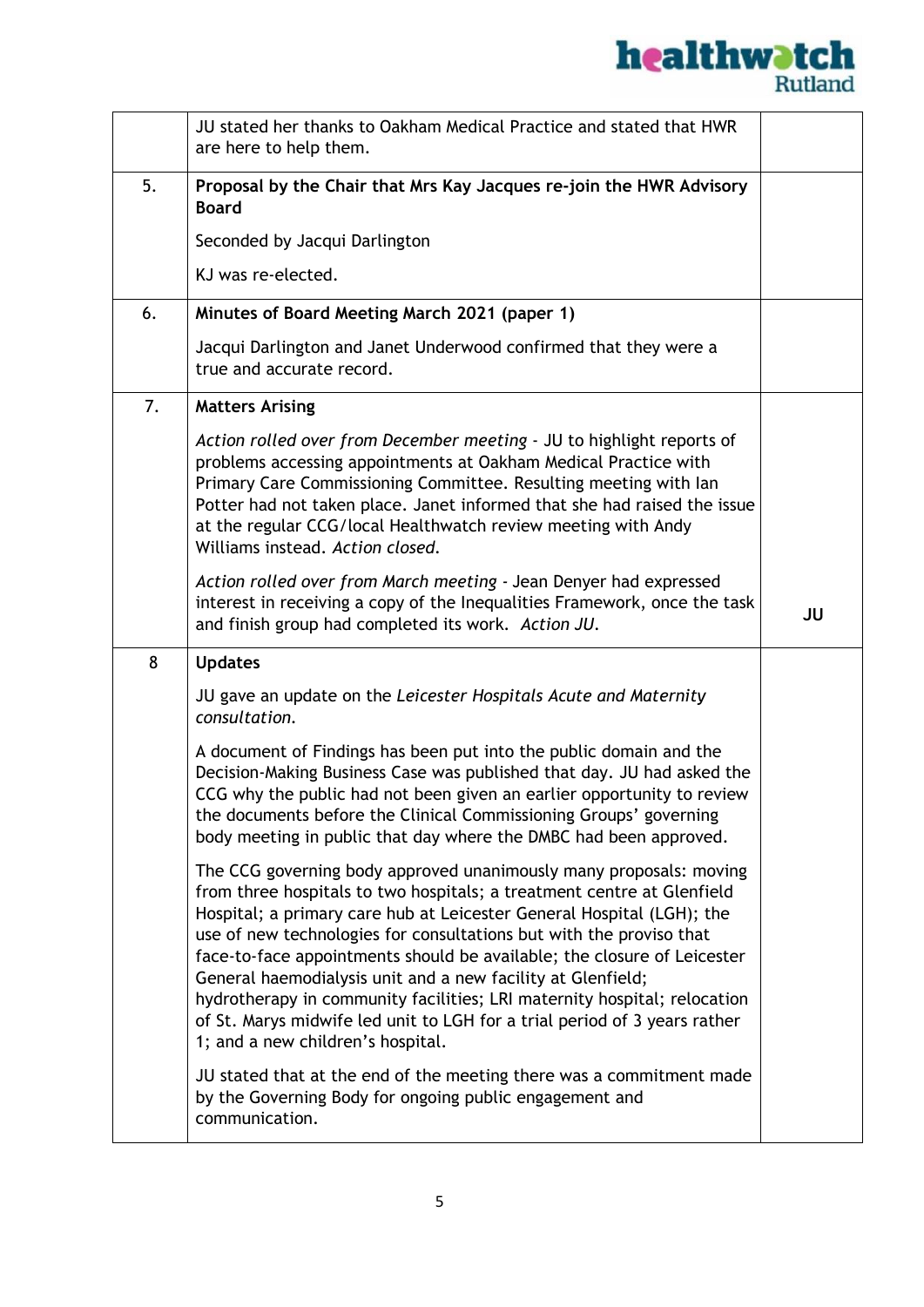

**Response to question from member of the public (paper 3) - LLR CCGs**

**Mrs Reynold's question for HWR Board meeting in public 8th June 2021**

*Does HWR believe that the DMBC should be on the agenda for approval at Tuesday's Extraordinary Board meeting? Did HWR ask for the meeting to be deferred until the promised public meeting on the Report of Findings had taken place and time had been make for the Joint HOSC to review the Feedback from the Consultation as resolved at the December 2020 meeting.*

**Chair's response to Mrs Reynold's questions**

Mrs Reynolds initially expressed her concerns that expectations of a public meeting were set up in the Reconfiguration Consultation FAQs document and by the Joint HOSC meeting in December 2020 and these were not being met.

JU read out the following reply:

Our understanding from both documents is the Report of the Findings would be received and discussed by the Governing Bodies in a meeting in public. We found no mention in either document of further public consultation but the FAQ document, for example, states, '*The papers for this meeting will be publicly available including the Consultation Report of Findings. We will promote the governing body meetings to enable people to attend and hear the discussions. All decisions will be made public after the governing board meetings.'*

HWR had expressed concerns to the CCG that the publishing of the Report of Findings just two weeks before this meeting and the DMBC on the day of the meeting did not give the public sufficient time to fully appraise, understand and question the documents. We questioned the legality of such a move with the CCG. We were informed that the CCG (and I quote) 'has been informed by retained legal council'. We also warned the CCG that this would not be favourably received across LLR and we were told 'the consultation provided the opportunity for the public to make "meaningful comment" on the proposals and influence the outcomes. The CCG and UHL have used the Report of Findings to inform the development of the DMBC alongside the clinical and financial cases. It is now for the CCG Governing Bodies to decide on the final proposals (if any) for enaction.' We would have liked the CCG to have behaved more transparently and, in the spirit of public engagement, to have given people more time to fully consider the documents. This was the point of the HWR tabled question and what we planned to say at the meeting this afternoon.

Now the documents are in the public domain, we will listen to Rutland people's views of the plans that the CCG wish to take forward. As a member of the Joint HOSC, we hope to present these opinions at the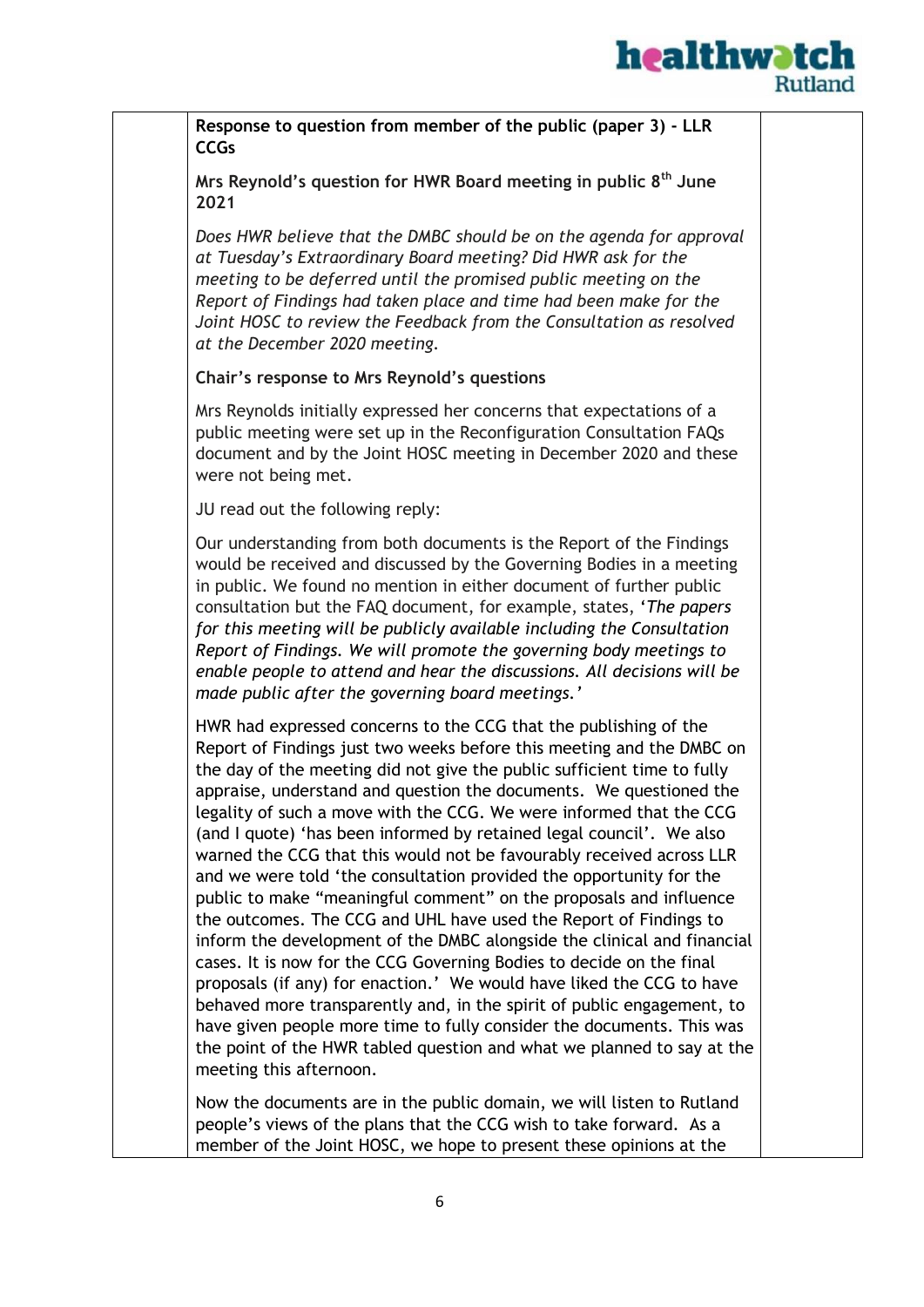

|     | next meeting in July where we will have the opportunity to scrutinise<br>more fully and comment.                                                                                                                                                                                                                                                                                                                                                                 |      |
|-----|------------------------------------------------------------------------------------------------------------------------------------------------------------------------------------------------------------------------------------------------------------------------------------------------------------------------------------------------------------------------------------------------------------------------------------------------------------------|------|
|     | A question from a member of the public was asked but due to the terms<br>of reference of the meeting the Chair was not accepting open questions<br>in this section. JU stated that HWR are happy to respond to questions by<br>email or letter.                                                                                                                                                                                                                  |      |
|     | Papers 2, 3 and 4 were noted.                                                                                                                                                                                                                                                                                                                                                                                                                                    |      |
| 9   | Healthwatch Rutland Manager Update paper 5                                                                                                                                                                                                                                                                                                                                                                                                                       |      |
|     | The paper was taken as read.                                                                                                                                                                                                                                                                                                                                                                                                                                     |      |
|     | The 'What Matters to you' public engagement which is to inform the<br>place-led planning activity was reported to be at the end of the<br>engagement phase. Approximately 150 people had engaged in various<br>groups including a dozen individual interviews with people that can't<br>connect online. HWR planned to produce the report and share the<br>findings with the Health and Wellbeing Board that commissioned the<br>work, in mid-July. Action TA-J. | TA-J |
| 10. | <b>Draft Annual Work Plan</b>                                                                                                                                                                                                                                                                                                                                                                                                                                    |      |
|     | This was published as part of the papers. Volunteers helped to put this<br>together and we are already into the plan.                                                                                                                                                                                                                                                                                                                                            |      |
|     | The next piece of work would be the 'Let's Talk Project' working<br>together with Healthwatch Leicester and Leicestershire, starting in<br>June and running throughout the year.                                                                                                                                                                                                                                                                                 |      |
|     | Flexibility has been built in to the plan as volunteers have identified<br>five special areas of interest, and these are noted in the work plan.                                                                                                                                                                                                                                                                                                                 |      |
|     | The Board approved the work plan.                                                                                                                                                                                                                                                                                                                                                                                                                                |      |
| 11. | Questions from the public                                                                                                                                                                                                                                                                                                                                                                                                                                        |      |
|     | A question from Ms K Mota-Stubbs was received after the cut-off<br>required to address it during the meeting and the Chair advised that the<br>question would be addressed in writing afterwards (see attached -<br>paper 7)                                                                                                                                                                                                                                     |      |
|     | <b>Action TA-J</b>                                                                                                                                                                                                                                                                                                                                                                                                                                               | TA-J |
| 12. | Any other Business                                                                                                                                                                                                                                                                                                                                                                                                                                               |      |
|     | There was no other business                                                                                                                                                                                                                                                                                                                                                                                                                                      |      |
| 13. | Date of next Board Meeting in public:                                                                                                                                                                                                                                                                                                                                                                                                                            |      |
|     | Next meetings: Tuesday September 14th annual meeting 2 - 3.30pm<br>followed by board meeting in public                                                                                                                                                                                                                                                                                                                                                           |      |
|     | Monday December 6th 6.30-8.30pm                                                                                                                                                                                                                                                                                                                                                                                                                                  |      |
|     |                                                                                                                                                                                                                                                                                                                                                                                                                                                                  |      |